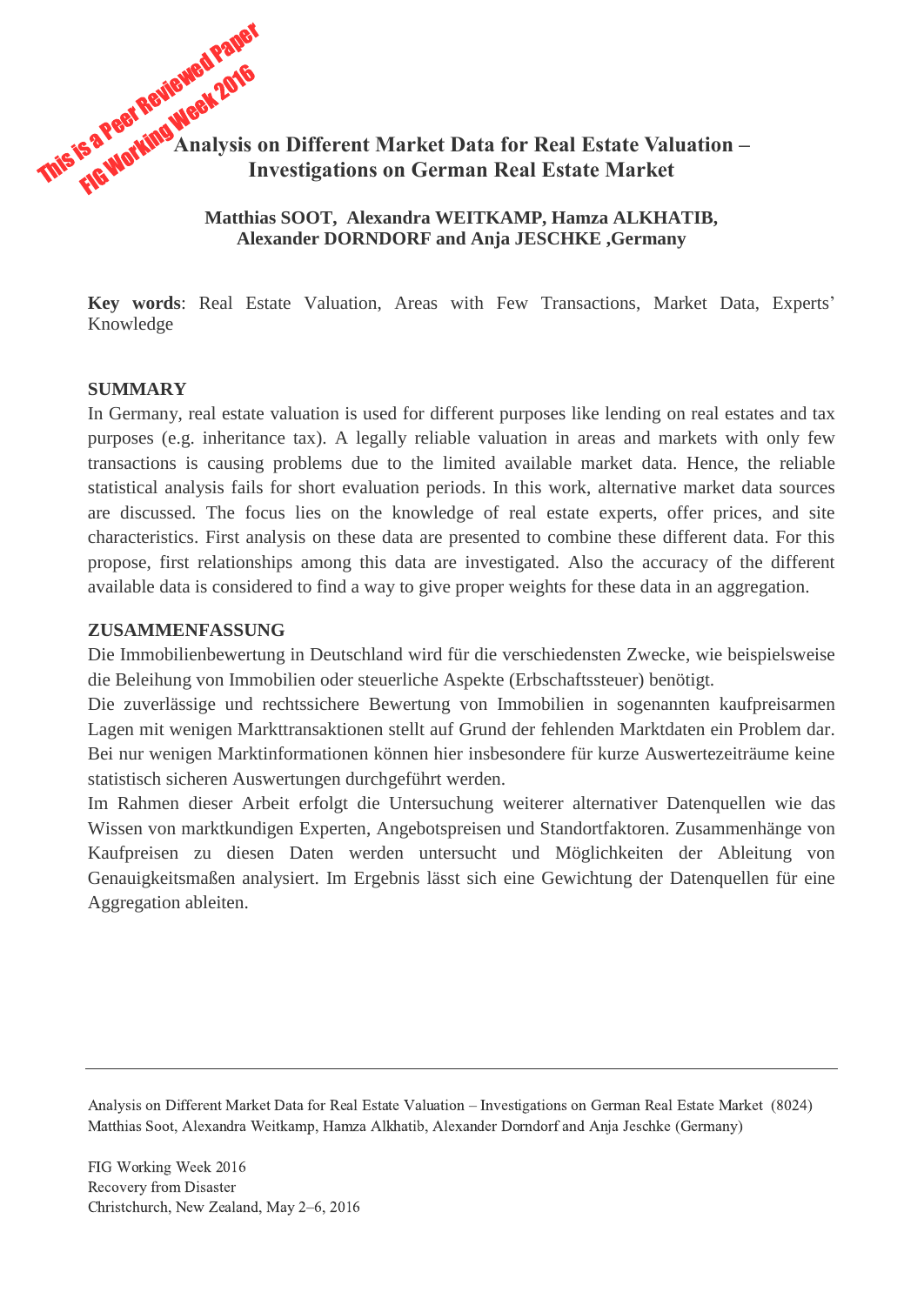## **Analysis on Different Market Data for Real Estate Valuation – Investigations on German Real Estate Market**

## **Matthias SOOT, Alexandra WEITKAMP, Hamza ALKHATIB, Alexander DORNDORF and Anja JESCHKE ,Germany**

## <span id="page-1-0"></span>**1. VALUATION APPROACHES IN GERMANY**

Real estate valuation has become more and more important in the recent years. This is evidenced by the change of the fiscal valuation to a market value basis (reform of inheritance tax in 2009) or the need for reliable property values for the economy after financial and property crisis. In the German valuation practice, three legally normed valuation methods are established: Sales Comparison Approach, Cost Approach and Income Approach (Kleiber, Fischer, & Werling, 2014). The same methods are used in international valuation practice, also; the differences to the German methods are irrelevant for this paper.

The focus of this paper is on the Sales Comparison Approach: this method is based on evidence of real transactions. It is the approach, which is closest to the market, if sufficient and suitable data is available (Gerardy, Möckel, Troff, & Bischoff, 2015; Kleiber et al., 2014; Mürle, 2007). The Sales Comparison Approach derives a functional relationship between the dependent variable and one or more independent variables – usually using the method of regression analysis. The regression analysis has been established in valuation for decades. Within the Sales Comparison Approach, regression analysis is used to derive conversion coefficients and price indices. Using this data, an appraiser is able to adjust the comparable transactions, so market value could be derived by mean of the adjusted transactions (Pelzer, 1978; Reuter, 1989; Ziegenbein, 1977; and in general: Fahrmeir, Kneib, & Lang, 2009; Urban & Mayerl, 2011). But also the Cost Approach and the Income Approach are relied on the method of regression analyses. Results of these analysis are the property rate and the factor of market adjustment, which adjust the determined value to the according market (Gerardy et al., 2015).

All of the valuation methods are only limited usable, if there are only few or no transactions, e.g. in an inner city area in the functional submarket of unbuilt parcels or in a decreasing periphery rural region in almost all functional submarkets. The valuation gets more challenging, if the information is insufficient. It is also unhelpful that the official statistics and market data for real estate valuation are not contemporary available (e.g. Schulten, 2005, pp. 495). Until now, the data are available after a one-year or two-year period. This is caused by the unreliable statistical analysis of the rare available purchase price data in short evaluation periods. In the case of lack of data, the expert's knowledge and the experience of appraisers are required. Hence, market value has to be derived by professional expertise. If there are some transactions available, these data are taken systematically into account to a greater or less extent. Also, the experts will use all existing data, e.g. from databases with offers (see below). The gathered information is also weighted by their expertise. Reuter (2006) adapted a Delphi method for his intersubjective price comparison by using the knowledge of appraisers to derive the market value.

First approaches, which combine this experts' knowledge and transactions with a method of regression, is derived by Weitkamp & Alkhatib (2012) and Alkhatib & Weitkamp (2012). They

Analysis on Different Market Data for Real Estate Valuation – Investigations on German Real Estate Market (8024) Matthias Soot, Alexandra Weitkamp, Hamza Alkhatib, Alexander Dorndorf and Anja Jeschke (Germany)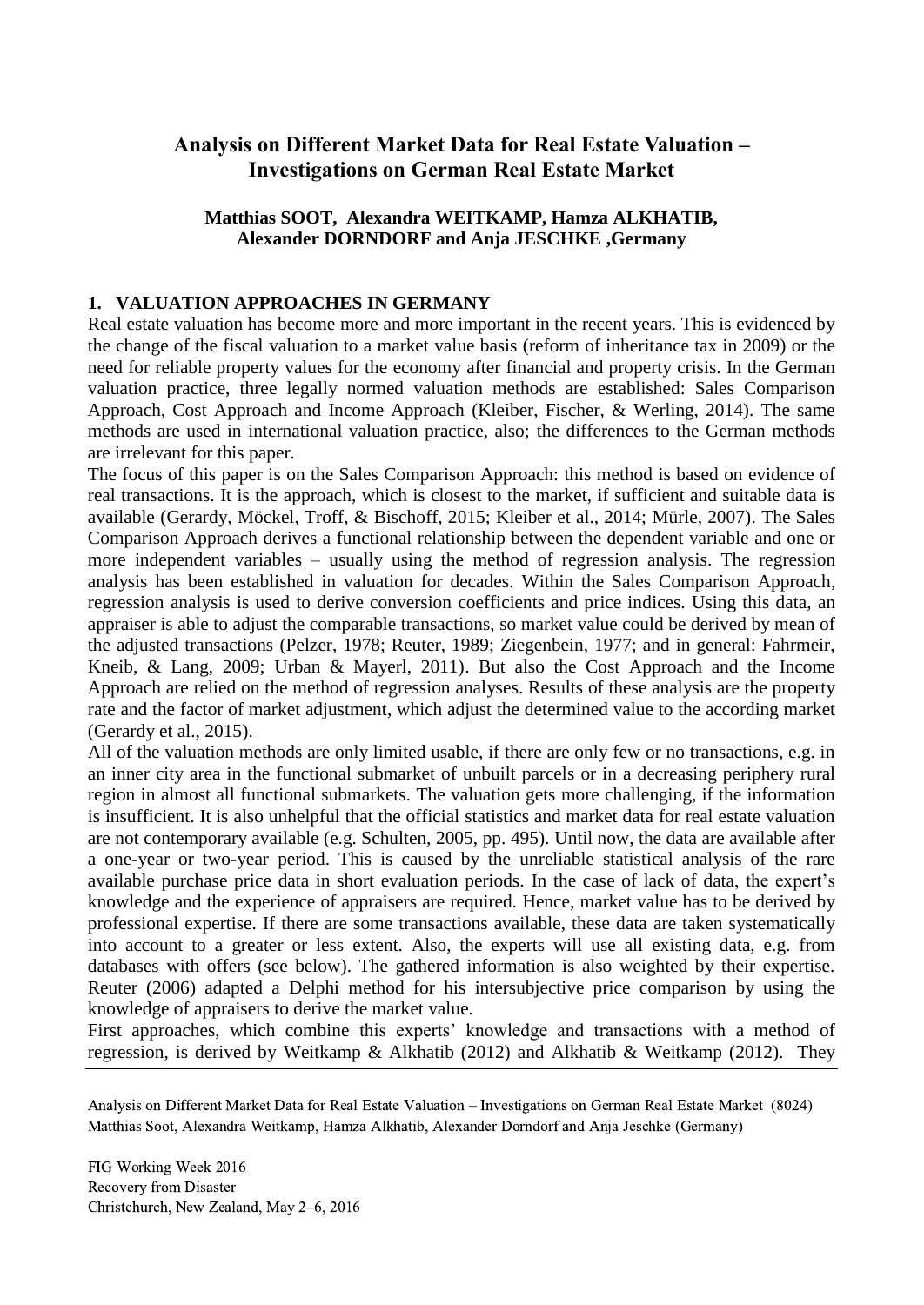used Bayesian interference to combine different information in the form of prior knowledge. The last mentioned Bayesian approaches are developed to deal with outliers in areas with a small number of purchases (Alkhatib & Weitkamp, 2013;Weitkamp & Alkhatib, 2014). In addition, a combined Fuzzy-Bayesian analysis of uncertainty of market value is introduced in Alkhatib et al. (2015).

Beside to robust market analysis with purchase prices and experts' knowledge other market information sources could be used like offer prices and cite characteristics. The official directive for the Sales Comparison Approach (BMUNBR, 2014, No. 2(2)) allows us to use other data (market indicators) in absence of the purchase prices. An investigation on these information sources is necessary to combine different information from various sources in one evaluation. The following paper includes a first analysis of the relationships between purchase prices and the different data. After a brief description of the mentioned data in Section [2,](#page-2-0) first investigations and results on these are presented in Section [3.](#page-4-0) In Section [0](#page-8-0) the results are summarized and future work is presented.

#### <span id="page-2-0"></span>**2. MARKET DATA FOR VALUATION PRACTICE**

There are many sources for real estate valuation data. In an investigation by Gudat (2010) different data sources for the Sales Comparison Approach were presented. In this approach the raw data are analyzed to combine different data from different sources to get a more reliable result for valuation. In the following section, the different usable raw market data and market indicators are described. This raw data can be used to determine information on the real estate market and derive or improve valuation data for the valuation practice. Beside the purchase price database (see Section [2.1\)](#page-2-1), which is used for all official investigations on real estate markets, other data like the mentioned experts' knowledge (Section [2.2\)](#page-3-0), offer prices (Section [2.3\)](#page-3-1) and site characteristics (Section [2.4\)](#page-4-1) can give additional market information (see [Figure 1\)](#page-2-2).



Figure 1 Investigated sources for market data

#### <span id="page-2-2"></span><span id="page-2-1"></span>**2.1 Purchase prices and derived data**

In Germany, public authorities, namely the committees of valuation experts' record all real estate transactions (Kertscher, 2007). In addition to the price of the transaction, the attributes, such as the coordinates, the area of land, quality description of the buildings, rights and other characteristics, which are relevant for valuation, are stored in these databases. The committees of valuation experts are legally obliged to publicize different market data like standard land values or comparison factors (Kleiber et al., 2014, p. 405). The federal investigations on the real estate market and the derivation of the necessary data is done with the data from their purchase price databases in Germany. Even

Analysis on Different Market Data for Real Estate Valuation – Investigations on German Real Estate Market (8024) Matthias Soot, Alexandra Weitkamp, Hamza Alkhatib, Alexander Dorndorf and Anja Jeschke (Germany)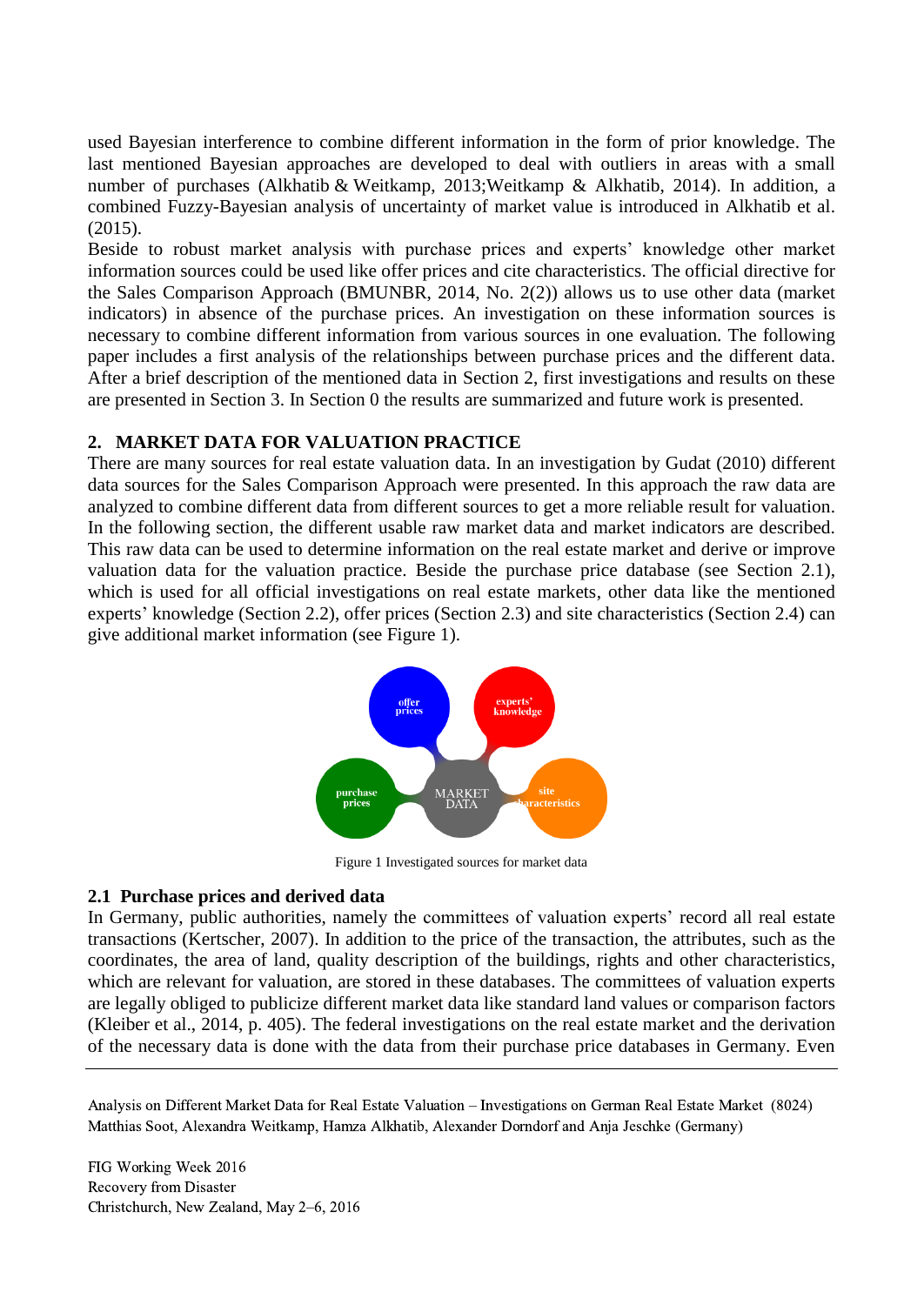the Federal Statistical Office uses the data from these price collections to derive data, for example, on the change on land prices (DESTATIS, 2014). The derived data has to be published in market reports and standard land value maps. The published information is freely available for everyone. Published material is used from different real estate related institutions such as appraisers or banks. The access for third parties to the official purchasing price database depends on the legal situation in the different federal states. Weglage (2012) summarizes the legal situation in the different federal states. In some federal states the access to the information in these databases are free for research purposes. Basically persons with a legitimate interest are entitled to receive anonymized information from the database for a fee.

### <span id="page-3-0"></span>**2.2 Experts' Knowledge**

The Encyclopedia Britannica defines an expert:

*"EXPERT (See also: Lat. expertus, from experiri, to try), strictly, skilled, or one who has special knowledge; as used in law, an expert is a person selected by a court, or adduced by a party to a cause, to give his opinion on some point in issue with which he is peculiarly conversant.[...]"*

Experts' knowledge is used in many applications with different backgrounds (see Stehr & Grundmann, 2011). In this work, the experts' knowledge for the market of real estates and the value relevant influences is examined. As mentioned in Section [1,](#page-1-0) experts' knowledge is especially important in markets with few or no available purchase price data. Here, the determination of the market value based mainly on such expertise. A first analysis of experts' knowledge on real estate markets has demonstrated that the experts have a good feeling' for the market (e.g. Weitkamp & Alkhatib, 2012). The way experts act depends on many factors. Different studies in social sciences dealing with experts' knowledge discovered that different environmental influences have an effect on the experts' choice (Kahnemann, 2012; Laux, 2007). Another knowledge from the social science is that the respondents use an anchor when they are not sure about their estimates (Tversky & Kahnemann, 1974). Examples for these anchors may be a just created appraisal or an article they have read. They also give different answers to same question when the question is reworded (Kahnemann & Tversky, 1984). A first analysis of experts' knowledge and habits in real estate settings tried to handle these issues (Jeschke et al. 2014; Steinbrecher, 2015).

#### <span id="page-3-1"></span>**2.3 Offer Prices**

The way of marketing, especially residential real estates, has significantly changed during the last decades. In the past, most of the real estates were offered by advertisements in regional newspapers. Today, a much easier way to present real estates on supra-regional platforms exists. In Germany, most real estates are marketed and searched via the Internet on the two large platforms: Immobilienscout24 and ImmoWelt (including ImmoNet) (Görs, 2009). There you can find nearly all marketed properties even those which were marketed by estate agents or banks. Only real estates, which were exclusively marketed by word of mouth or newspapers, are not listed on these platforms. The largest real estate marketing platform Immobilienscout24 is clicked 12-million times per month (comScore, 2015).

Analysis on Different Market Data for Real Estate Valuation – Investigations on German Real Estate Market (8024) Matthias Soot, Alexandra Weitkamp, Hamza Alkhatib, Alexander Dorndorf and Anja Jeschke (Germany)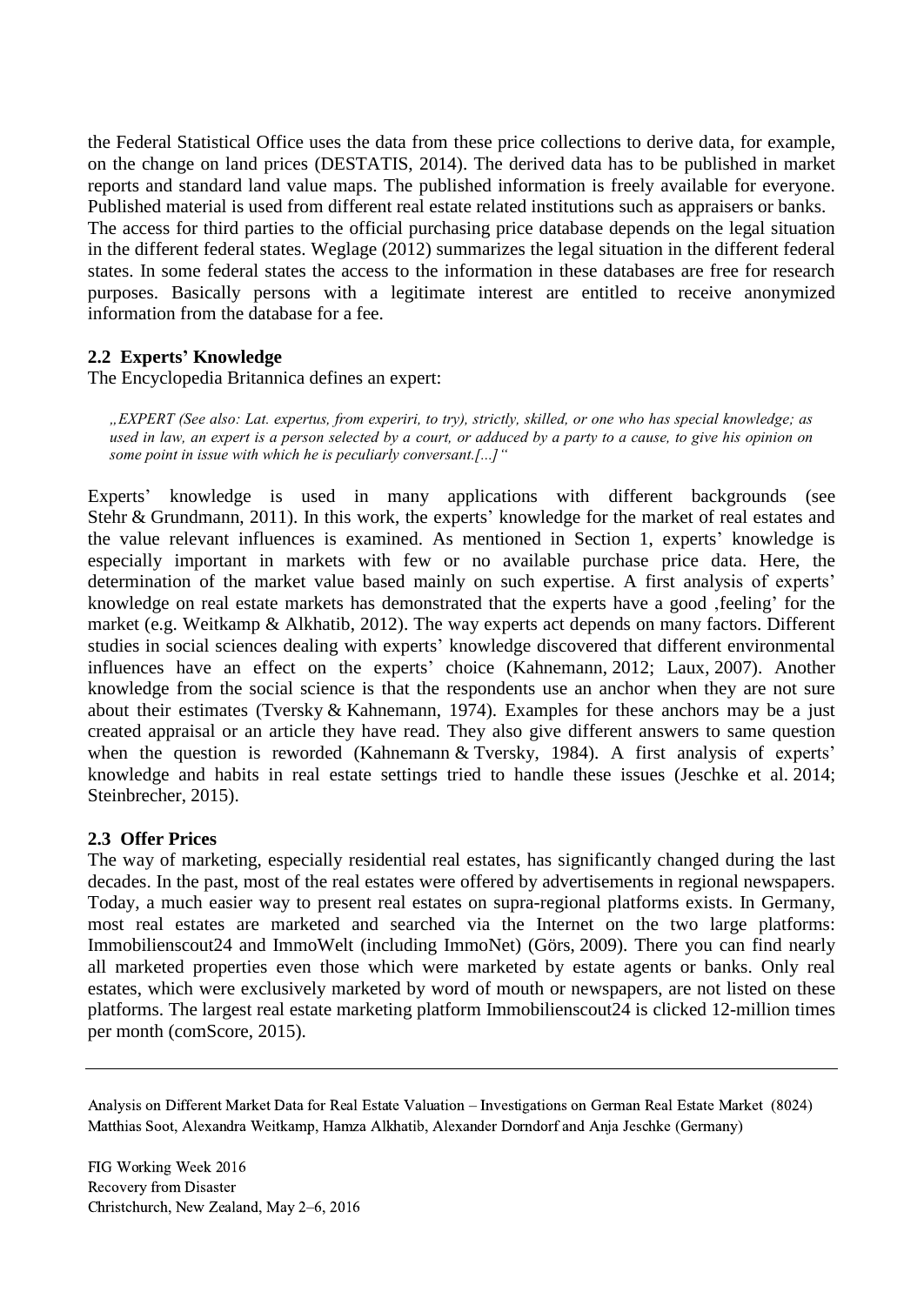There have been investigations on the potential of offer prices for real estate valuation in the past (Dinkel & Kurzrock, 2012). Critical arguments against the use of offering prices with respect to the German law for real estate valuation are discussed in Sprengnetter (2010). The mentioned investigations determine a reduction between offer and purchase price of about 10 to 15%. This information can be used to reduce the offer prices for a joint evaluation.

The number of available offer prices has raised due to the increase in the use of Internet platforms recently. Also, the accuracy of the description for the offered real estates has greatly improved a lot caused by the bigger space for information on an Internet platform than in a newspaper advertisement or an exposé in the window of a real estate office. Another fact that improves the accuracy is, that the real estate agents can be rated on those platforms. In addition, there are new mandatory legal statements for all real estate advertisements, e.g. the new energy certificate which has to be indicated in all advertisements for real estates since May 2014 (BMWi, 2014, § 16a).

## <span id="page-4-1"></span>**2.4 Site characteristics**

Site characteristics can be divided in three economic framework conditions which influence the real estate market (see Schulten, 2005, p. 490):

- Quality of location and traffic and transport links,
- Socio-demographic data (e.g. population trends, vacancy rates and development of household structures) and
- Regional economy (labour market, economic power and purchasing power).

The mentioned conditions are indicators, which influence the real estate market and are publicly available. Market data can be divided in interior and exterior indicators. Interior indicators are directly linked to real estate like household structures and vacancy rates. Exterior market indicators are affecting the market mostly from demand side without a direct link to the real estate market.

## <span id="page-4-0"></span>**3. INVESTIGATION ON THE DATA**

After this brief overview of the various data, the first analysis deals with the relationship among the different data to be modelled.

Therefore, a spatial and functional submarket are analyzed, in this paper, the submarket is the real estate market of the district Nienburg (Weser). The district Nienburg is situated in the south of Lower Saxony and has 120 000 inhabitants in 54 000 households. More than 90% of the buildings in this area are one and two family houses (LK Nienburg, 2015). As a functional submarket the investigation focus on these one and two family houses. The investigation on experts' knowledge is only done in the local real estate market of the city Nienburg with 30 000 inhabitants – a medium sized town located around 50 km from Hanover as state capital of Lower Saxony (Zensusdatenbank, 2015). The investigation on offer prices are done with data from the whole district.

<span id="page-4-2"></span>Analysis on Different Market Data for Real Estate Valuation – Investigations on German Real Estate Market (8024) Matthias Soot, Alexandra Weitkamp, Hamza Alkhatib, Alexander Dorndorf and Anja Jeschke (Germany)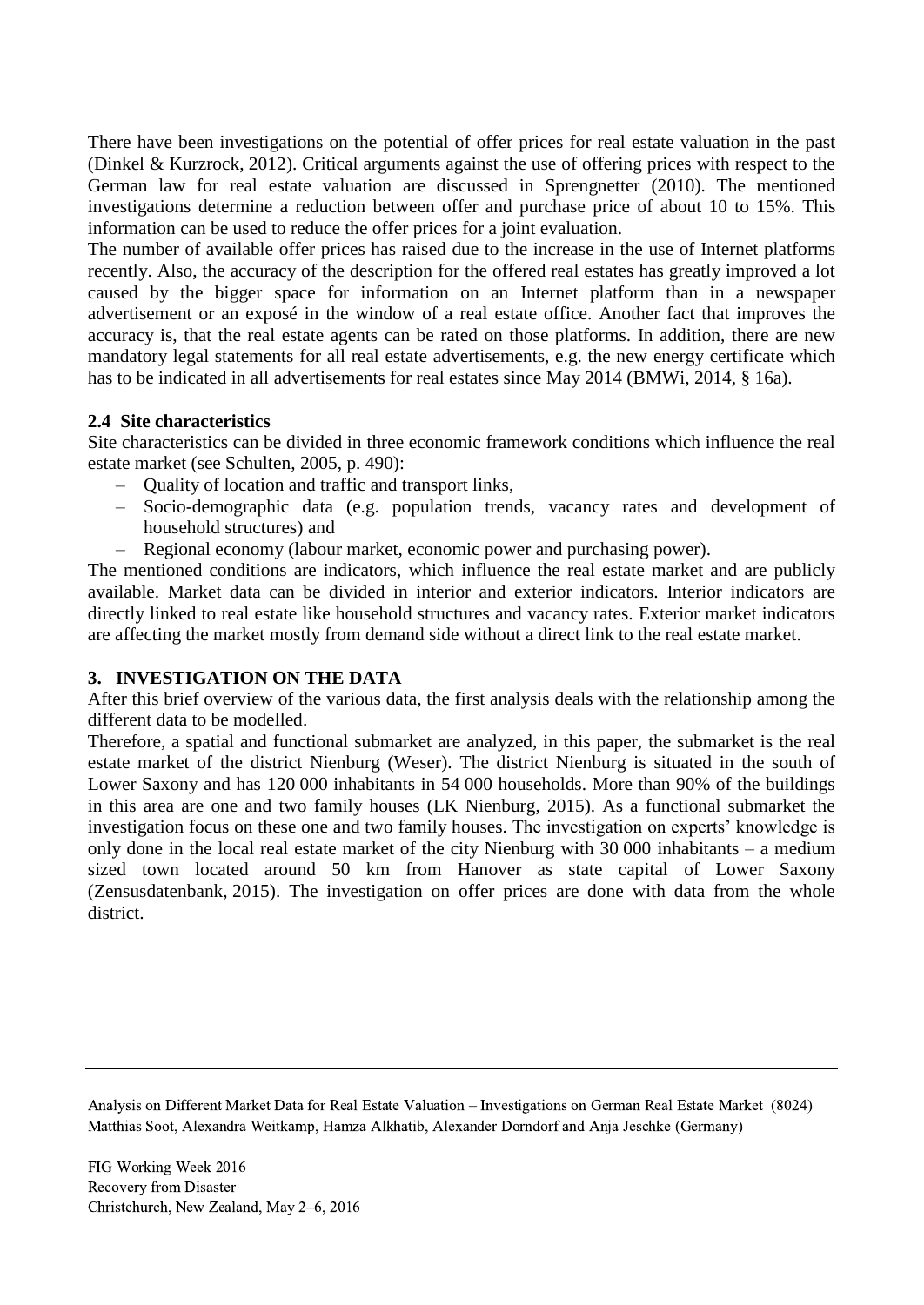#### **3.1 Investigation on Purchase prices**

In our first investigation, we use approximately 300 purchase prices from the city of Nienburg (Weser) from transactions, within a period of four years. A multiple linear regression with five parameters is carried out. The expected parameters that influence the market value are the age, the quality of the real estate, the size of the land, the living space and the quality of the location. The descriptive statistic for the dataset is shown in [Table 1.](#page-5-0)

|                | Target values                                                                | Influencing factors              |                      |                                                                                                 |                         |                       |
|----------------|------------------------------------------------------------------------------|----------------------------------|----------------------|-------------------------------------------------------------------------------------------------|-------------------------|-----------------------|
| Para-<br>meter | Price per sqm<br>living space<br>$\lceil \frac{\epsilon}{\text{sqm}} \rceil$ | Area of<br>living space<br>[sqm] | Construction<br>year | Standard<br>land value<br>$\lbrack \text{\large $\epsilon$}/\text{\large $\text{sqm} \rbrack$}$ | Area of<br>lot<br>[sqm] | Equipping<br>standard |
| Min.           | 279                                                                          | 63                               | 1900                 | 33                                                                                              | 118                     |                       |
| Max.           | 1706                                                                         | 248                              | 2006                 | 200                                                                                             | 2 0 3 5                 |                       |
| Mean           | 949                                                                          | 134                              | 1963                 | 79                                                                                              | 662                     |                       |
| Median         | 909                                                                          | 130                              | 1965                 | 70                                                                                              | 622                     |                       |

<span id="page-5-0"></span>Table 1: Descriptive statistics for the used dataset.

We use the surrounding land price of the different objects to compare the locational quality in real estate valuation models. In our analysis, we take the standard land value on a specific date (31.12.2014) to compare all the objects which were sold on different times over a period of 4 years. This is done because of the fast rising prices on real estate market in this region. The locational quality is changing much slower over time.

All estimated parameters are significant (error probability  $= 5\%$ ) and the adjusted R-squared is about 0.4. The relationship between price per square meter living space and the locational quality is shown in [Figure 2.](#page-5-1)



<span id="page-5-1"></span>Figure 2: Results of the regression analysis for a standard house. The price per sqm living space depending on the area of living space and the quality of the location.

Analysis on Different Market Data for Real Estate Valuation – Investigations on German Real Estate Market (8024) Matthias Soot, Alexandra Weitkamp, Hamza Alkhatib, Alexander Dorndorf and Anja Jeschke (Germany)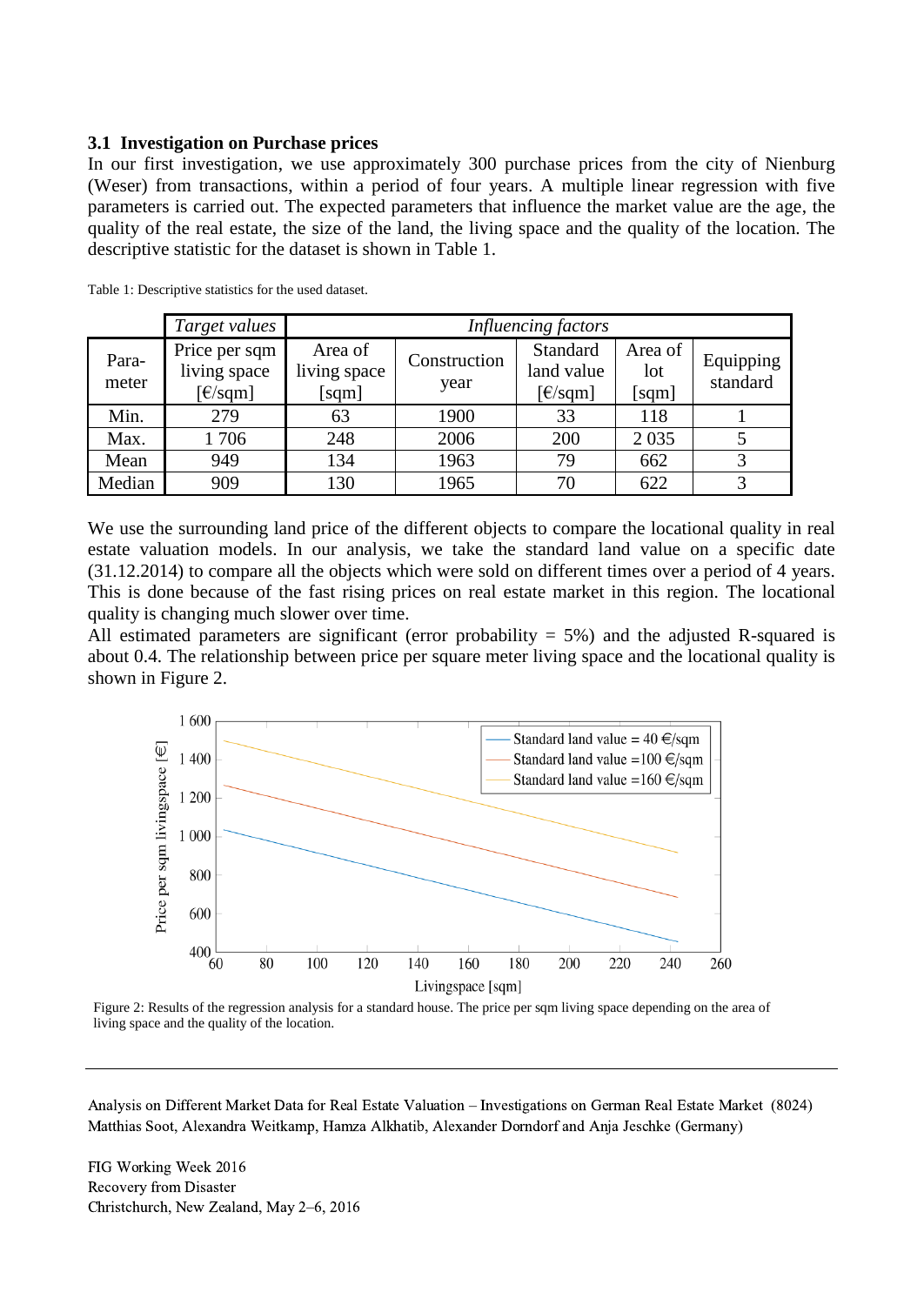#### **3.2 Investigation on Experts' knowledge**

Beneath market data, we additionally consider experts' knowledge on this submarket. In Weitkamp & Alkhatib (2012), the experts were asked to determine market values in locations where they have their market expertise. In Germany, appraisers from various professions work in the field of real estate valuation like real estate agents, architects, construction engineers, bank employees, geodesists and many other fields.The local experts should use their local expertise to evaluate the market value on the known market. In this actual investigation, 10 experts of the committee of valuation experts for the land and property market in Nienburg participated on the new survey in September 2015. The experts were chosen from local estate agents, construction engineers and official appraisers. Detached one and two family houses as well as semi-detached and row houses in the city of Nienburg (Weser) are selected as a spatial and functional submarket. Each expert obtains all the same necessary information to appraise the market value in form of a report with a quality description and 10 to 15 images. The number of 50 different real estates was described and every object was valued by four different experts. An overall number of nearly 200 estimated expert prices have been derived in this way as so called pseudo purchase prices. The experts estimated the equipping standard of the different houses with the given information. The equipping standard value gives an overall statement of the quality of the house itself. There were five equipping standard classes available (very simple equipped to very well equipped). The estimated dispersion in the estimated equipping standard class between the four values per real estate from the different experts is smaller than 0.3 classes. This leads to the statement that the equipping standard of the houses can be well assessed by the written description without seeing the real estate in reality.

In addition to the survey from 2012, the experts were also asked to add a rating of uncertainties for their estimated market value and the data they used for the calculation, e.g. the uncertainties of remaining useful economic life of a property. All experts tried to answer the requested statement about the uncertainties. Only in 15% the statements are missing (black asterisk in [Figure 3\)](#page-7-0). The uncertainties increase where no market data are available. A fictional house with a very superior equipment, which is rarely handled in the investigated area, was described and valuated between 250 000  $\epsilon$  and 350 000  $\epsilon$ . This is much more than the 20% margin allowed by the German jurisdiction. Initially, the derived data were analyzed with a multiple linear regression according to the five coefficients explained in Section [0.](#page-4-2) All coefficients were estimated with a significance level of 5% and the adjusted R-squared is 0.8. Only the values for the quality of the real estate differ significantly from the values estimated with the purchasing prices. This can be explained with a generalized entry in the purchase price database. If there is no additional information about the quality of the real estate, the equipping standard is set to an average class (category  $3$ ) – a case which can be often detected. This is caused by the often missing quality information. The person entering the data into the purchase price collection set the equipping standard to category 3 when statements are missing. This problem will be investigated in future work. For most of the real estates, photos are available from the time of purchase. These photos (in addition to other information) can be used to sort the object in equipping category 3 with hierarchical methods like analytic hierarchy process. This should be done to get a subdivision of this class for the analysis.

Analysis on Different Market Data for Real Estate Valuation – Investigations on German Real Estate Market (8024) Matthias Soot, Alexandra Weitkamp, Hamza Alkhatib, Alexander Dorndorf and Anja Jeschke (Germany)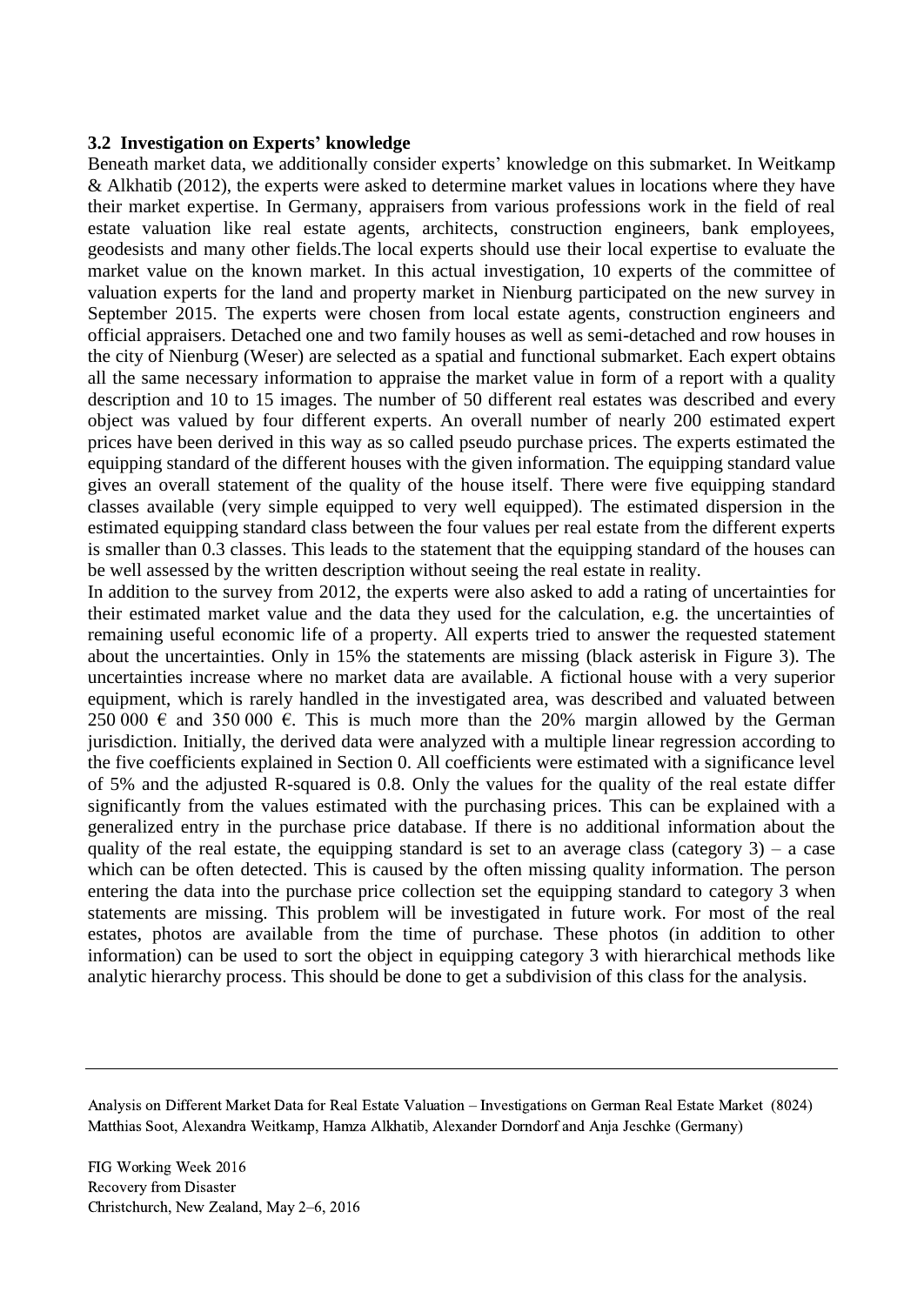

<span id="page-7-0"></span>Figure 3: Visualization of the correspondence between the accuracy estimated by the experts and the fit to the regression line of the real estate quality (black = no information about accuracy). It can be shown that the experts with the worst uncertainties (red) are often very close to the regression model. The values with the best estimated accuracy (blue) are scattering much more.

The regression line of the quality of the real estate is presented in [Figure 3.](#page-7-0) It is obvious that the experts with the pessimistic (very uncertain) estimation fit much better to the regression model than the experts with the optimistic estimation (very certain). This confirms the results from social science (Ogburn, 1934). It is expected that the difference of estimation of accuracy and the real accuracy of the estimated market value depends on the profession and personal experiences on real estate market. A real estate agent, who is working with market players, seemed to estimate the market value in different way than a construction engineer. This should be analyzed with a wider dataset in next steps.

#### **3.3 Investigations on offer prices**

In the next step, the offer prices are investigated. Here, data from one of the mentioned web platforms (Immobilienscout24) were analyzed. In a time period of five years a number of 1 400 one and two-family houses were offered on Immobilienscout24. Only 760 of them have published information about the detailed address (city, street and house number). The coordinates or addresses for the rest is not available yet. In further investigations, more offer prices can be used with the geotag.



<span id="page-7-2"></span><span id="page-7-1"></span>Analysis on Different Market Data for Real Estate Valuation – Investigations on German Real Estate Market (8024) Matthias Soot, Alexandra Weitkamp, Hamza Alkhatib, Alexander Dorndorf and Anja Jeschke (Germany)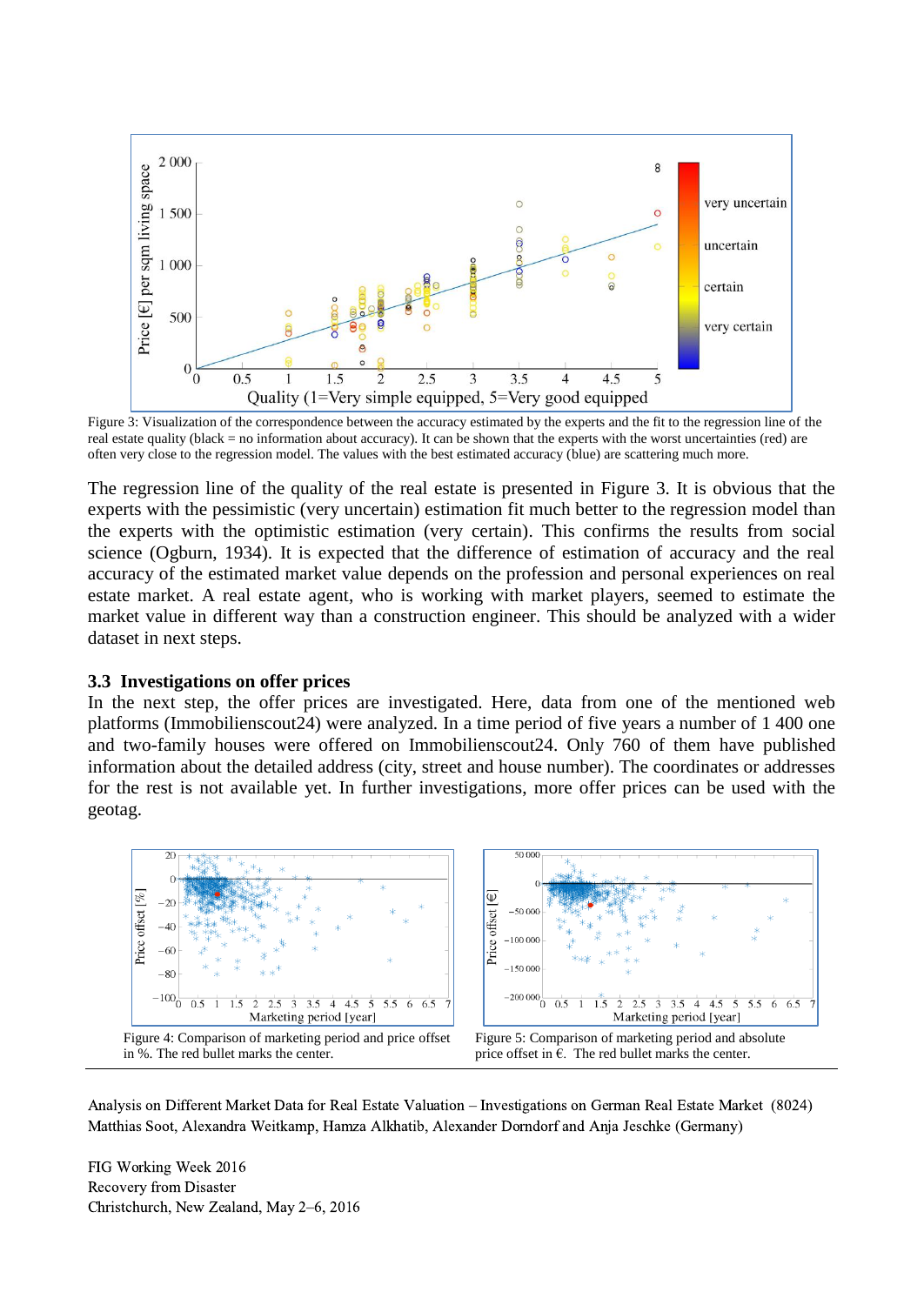Only 440 purchase prices from the purchase price database in Nienburg could be linked to the mentioned 760 offer prices from Immobilienscout24. This huge offset can partly be explained with the time lag between the time of purchase and the time of entry into the purchase price database. Some purchase prices related to the offer prices are not yet entered in the database. It is also expected that a few properties were not sold after the offer.

The offset between offer and sales prices is estimated with approximately 13% and the mean marketing period is approximately one year. These results are similar to the results from other investigations as mentioned in Section [2.3.](#page-3-1) It is expected that the offset depends strongly on the region. In strained markets like Munich and Hamburg the offset will be much smaller.

The scattering of the offset is very high (see [Figure 4](#page-7-1) and [Figure 5\)](#page-7-2). The offset reaches up to 80% of the offered price and an absolute amount of nearly 200 000  $\epsilon$ . But the main amount (approximately 80%) has an offset smaller than 20% and the marketing period is less than 1.5 years. A few purchase prices are up to 20% higher than the offer prices. The reason for this is possibly a bigger demand on these properties than expected by the offer price or additional sold furnishings e.g. a fitted kitchen. These prices will be investigated in detail in future work. In [Figure 6](#page-8-1) the kernel density for the price offset that is expected for a marketing period longer than one year in Nienburg is shown. The kernel density estimates the probability density function on a given dataset. In contrast to histograms a continuous function is generated. The level of detail of this function depends on the used kernel and bandwidth. In this case a normal kernel function (Gaussian) with a bandwidth of 4.9 is used.



Figure 6: Kernel density for the expected price offset after a marketing period of one year.

<span id="page-8-1"></span>Some real estates are sold up to 6.5 years after the beginning of the offer period [\(Figure 4\)](#page-7-1). It is expected that usual marketing period is much shorter. The vacancy rate in the administrative district of Nienburg Weser is 4.2% (Zensusdatenbank, 2015). This is approximately the German average. Detailed investigations on long time marketed real estates should be done with a view on structural vacancy. Therefore, the end date of the marketing of the real estate should be researched.

<span id="page-8-0"></span>Analysis on Different Market Data for Real Estate Valuation – Investigations on German Real Estate Market (8024) Matthias Soot, Alexandra Weitkamp, Hamza Alkhatib, Alexander Dorndorf and Anja Jeschke (Germany)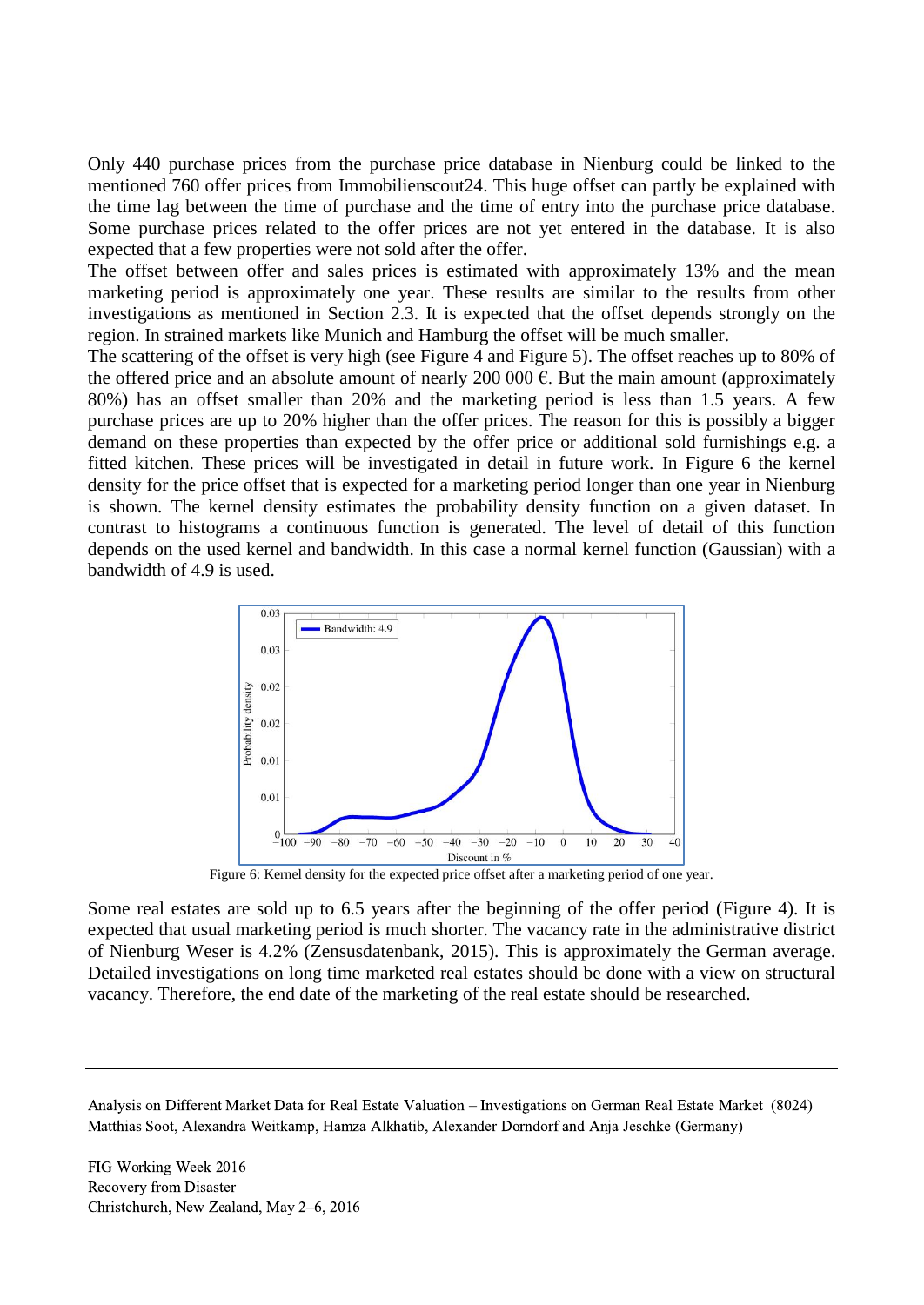#### **4. CONCLUSION AND OUTLOOK**

Initial investigations show that there are relationships among different data which can be modelled with a probability density for offer prices. The average price offsets between offer and purchase prices is approximately 13% and is well scattering. Experts' knowledge fits well to purchase prices. The accuracy estimated by the experts coincides with the results in social sciences, but more investigations on this issue are necessary. Nevertheless, the accuracy of the data can be modelled with the information about the measure of dispersion.

With the given information, a Bayesian approach can be considered. The Bayesian approach can handle different data and has the opportunity to include the accuracy of the data. Therefore, a weighting of the different data is necessary. An optimal weighting robust Bayesian approach will be presented in Dorndorf et al. (2016).

In the next step, different analyses will be done to find a relationship between offer prices and purchase prices with the emphasis on different impacts like quality of the houses or data about number of views on the marketing homepage etc. In this investigation, the effect of the mentioned online platforms on the real estate market will be analyzed, too. It is expected that price trends on the offer market can also be seen in the purchase prices with a time offset due to the use of marketing platforms as an information source for potential buyers. An initial investigation on the offer data in Nienburg shows that there is no trend in Nienburg. Probably with other data from more vibrant cities, as Berlin or Munich, such analysis can show the relationship among these data.

#### **REFERENCES**

- Alkhatib, H. & Weitkamp, A. (2012). Bayesischer Ansatz zur Integration von Expertenwissen in die Immobilienbewertung, Teil 1. ZfV, 137(02), pp. 93–102.
- Alkhatib, H. & Weitkamp, A. (2013). Robust bayesian regression approach for areas with small numbers of purchases, Proceedings of RICS COBRA Conference, New Delhi: 2013.
- Alkhatib, H., Weitkamp, A., Zaddach, S. & Neumann, I. (2015). Realistic Uncertainty Estimation of the Market Value Based on a Fuzzy-Bayesian Sales Comparison Approach. In Technical Programm and Proceedings. Sofia, Bulgarien. Retrieved from http://www.fig.net/resources/proceedings/fig\_proceedings/fig2015/techprog.htm
- BMUNBR (Bundesministerium für Umwelt, Naturschutz, Bau und Reaktorsicherheit) (2014). Richtlinie zur Ermittlung des Vergleichswerts und des Bodenwerts (Vergleichswertrichtlinie - VW - RL), Berlin: 2014.
- BMWi (Bundesministerium für Wirtschaft und Energie) (2014). Verordnung über energiesparenden Wärmeschutz und energiesparende Anlagentechnik bei Gebäuden (Energieeinsparverordnung EnEV), Berlin: 2014

ComScore (2015). Media Metrix - Unique Visitors Germany 1st. Q 2015

- DESTATIS (Statistisches Bundesamt) (2014). Kaufwerte für Bauland. Fachserie 17 Reihe 5 4. Vierteljahr 2014.
- Dinkel, M. & Kurzrock, B.-M., (2012). Angebots- und Transaktionspreise von selbstgenutztem Wohneigentum im Ländlichen Raum. Zeitschrift für Immobilienökonomie, 1/2012, pp. 5–25.

Analysis on Different Market Data for Real Estate Valuation – Investigations on German Real Estate Market (8024) Matthias Soot, Alexandra Weitkamp, Hamza Alkhatib, Alexander Dorndorf and Anja Jeschke (Germany)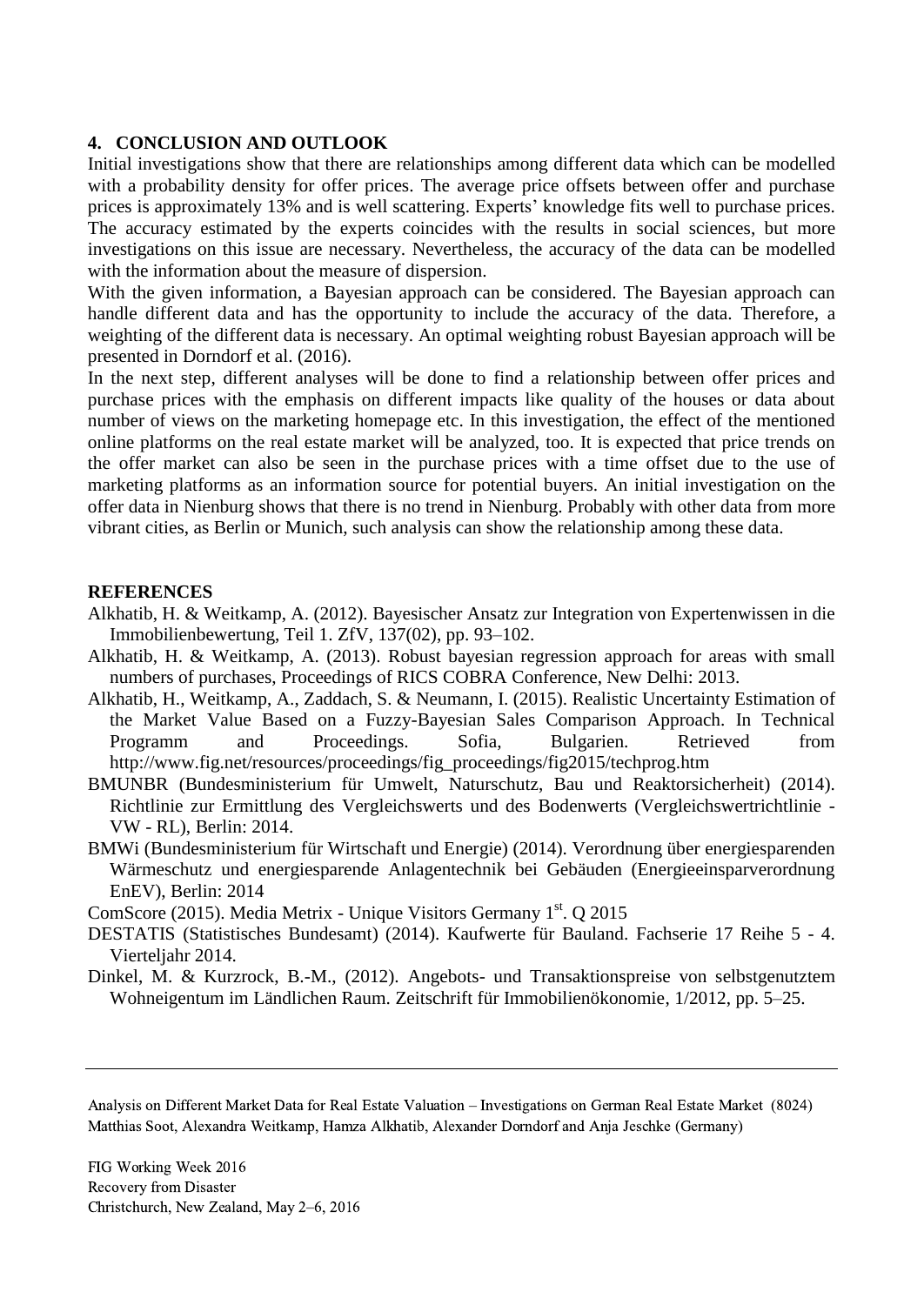- Dorndorf, A., Alkhatib, H., Weitkamp, A. & Soot, M. (2016). Development of a robust Bayesian approach for real estate valuation in areas with few transactions, (forthcoming Paper) FIG Working Week 2016, Christchurch: 2016
- Fahrmeir, L., Kneib, T. & Lang, S. (2009). Regression: Modelle, Methoden und Anwendungen (2nd ed.). Heidelberg: Springer.
- Gerardy, T., Möckel, R., Troff, H. & Bischoff, B. (2015). Praxis der Grundstücksbewertung (Loseblattsammlung). München: Olzog.
- Gudat, R. (2010). Collection of Property Market Data for the Valuation Process an German Approach in an International Context, FIG Congress 2010, Sydney: 2010
- Görs, D. (2009). Wie vermarkten Einzelinserenten Immobilien? Wann und warum schalten sie dennoch Makler ein?. Immobilien Jahrbuch: Analysen, Trends, Perspektiven 2009, Berlin: IVD-Service GmbH, pp. 210–213
- Jeschke, A., Krägenbring, R. & Steinbrecher, D. (2014). Zur Optimierung der Auswertung intersubjektiver Schätzungen. Psychologische, mathematisch-statistische und messtechnische Aspekte bei der Auswertung von Expertenbefragungen. Flächenmanagement und Bodenordnung, 2/2014, pp. 83–89
- Kahnemann, D. (2012). Thinking, Fast and Slow, London: Penguin Books
- Kahneman, D. & Tversky, A. (1984). Choices, Values, and Frames in: American Psychologist, 39(4), pp. 341–350
- Kertscher, D. (2007). Base of Transparency in Markets of Real Estate in Germany: Purchase Price Collection and the Report of Real Estate, FIG working week 2007, Hong Kong: 2007.
- Kleiber, W., Fischer, R., & Werling, U. (2014). Verkehrswertermittlung von Grundstücken: Kommentar und Handbuch zur Ermittlung von Marktwerten (Verkehrswerten) und Beleihungswerten sowie zur steuerlichen Bewertung unter Berücksichtigung der ImmoWertV (7., vollst. neu bearb. Aufl). Köln: Bundesanzeiger Verl.
- Laux, H. (2007). Entscheidungstheorie. 7. ed, Berlin Heidelberg: Springer
- LK Nienburg (Landkreis Nienburg (Weser)) (2015). Leben im Landkreis Wohnen, last checked 28.9.2015,

<http://www.lk-nienburg.de/leben-im-landkreis/zahlen-daten-fakten/wohnen/>

Mürle, M. (2007). Aufbau eines Wertermittlungsinformationssystems (doctoral-thesis). Univ, Karlsruhe, Karlsruhe. Retrieved from

http://edok01.tib.uni-hannover.de/edoks/e01fn12/558361064.pdf

- Ogburn, W.F. (1934). [Studies in Prediction and the Distortion of Reality.](https://www.jstor.org/stable/2570338) [Social Forces](http://www.jstor.org/action/showPublication?journalCode=socialforces) 13(2) , pp. 224–229
- Pelzer, H. (1978). Ein indirektes Vergleichswertverfahren unter Anwendung statistischer Methoden, ZfV 6/1978, pp. 245–254.
- Reuter, F. (1989). Zur Umsetzung des Verkehrswertbegriffes in Wertermittlungsmethoden (doctoral-thesis). Universität Bonn, Bonn.
- Reuter, F. (2006). Zur Ermittlung von Bodenwerten in kaufpreisarmen Lagen. Flächenmanagement und Bodenordnung, 68(3), pp. 97–107.
- Schulten, A. (2005). In Praxishandbuch Real Estate Management: Kompendium der Immobilienwirtschaft. Schäffer-Poeschel Verlag für Wirtschaft Steuern Recht GmbH 2005.

Analysis on Different Market Data for Real Estate Valuation – Investigations on German Real Estate Market (8024) Matthias Soot, Alexandra Weitkamp, Hamza Alkhatib, Alexander Dorndorf and Anja Jeschke (Germany)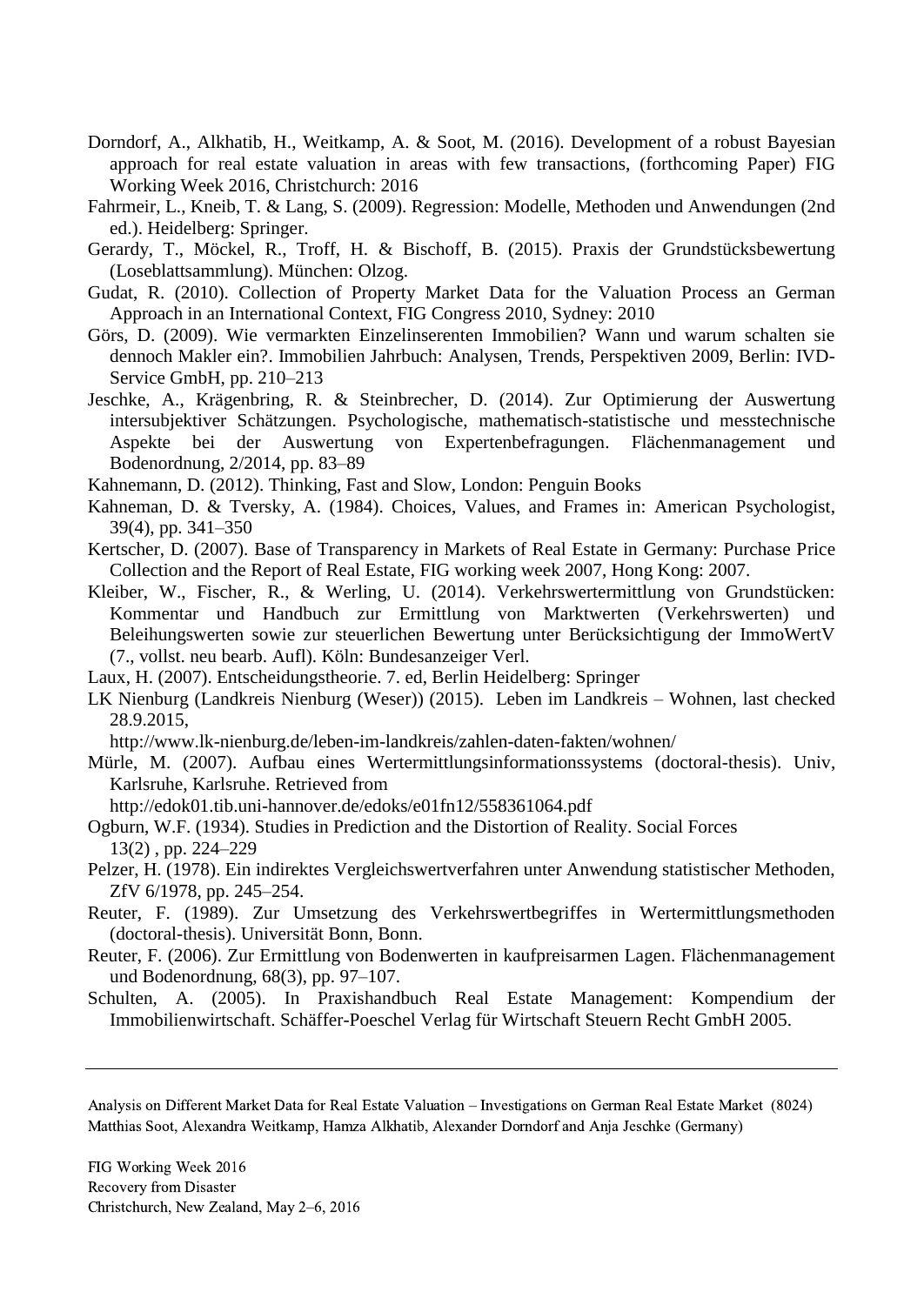- Sprengnetter, H.-O. (2010). Stellen Angebotspreise ein taugliches Instrument zur Wertbestimmung dar. Immobilien & Bewerten 4/2010, pp. 148–152.
- Stehr, N. & Grundmann, R. (2011). Experts The knowledge and power of expertise. Abingdon: Routledge
- Steinbrecher, D. (2015). Zur Prognose von Immobilienwerten (submitted doctoral-thesis). Technische Universität Dresden, Dresden.
- Tversky, A. & Kahneman, D. (1974). Judgment under Uncertainty: Heuristics and Biases. Biases in judgments reveal some heuristics of thinking under uncertainty. Science, 185(4157), pp. 1124– 1131
- Urban, D. & Mayerl, J. (2011). Regressionsanalyse: Theorie, Technik und Anwendung (4th ed.). Wiesbaden: VS Verlag für Sozialwissenschaften.
- Weglage, A. (2012). Wahrheit oder/und Pflicht?!. Der Sachverständige, 39(5), pp. 144–152.
- Weitkamp, A. & Alkhatib, H. (2012). Bayesischer Ansatz zur Integration von Expertenwissen in die Immobilienbewertung, Teil 2. ZfV, 137(02), pp. 103–114.
- Weitkamp, A. & Alkhatib, H. (2014). Die Bewertung kaufpreisarmer Lagen mit multivariaten statistischen Verfahren: Möglichkeiten und Grenzen robuster Methoden bei der Auswertung weniger Kauffälle. AVN, 121(01), pp. 1–11.
- ZENSUSDATENBANK, 2015. Zensusergebnisse Gebäude und Wohungen sowie Wohnverhältnisse der Haushalte (2011). Aufgerufen am 28.09.2015:
- https://ergebnisse.zensus2011.de/#StaticContent:032560022022
- Ziegenbein, W. (1977). Zur Anwendung multivarianter Verfahren in der mathematischen Statistik in der Grundstückswertermittlung (doctoral-thesis). Technische Universität Hannover, Hannover.

#### **BIOGRAPHICAL NOTES**

Matthias **Soot** received his Master of Science (M.Sc.) in Geodesy at the Technical University of Dresden in 2014. For half a year, he worked as a valuation expert in free economy. Since March 2015, he is working at the Geodetic Institute of the Technical University of Dresden at Chair of Land Management. His research focus is on statistical analysis of market information and development of purchasing price databases.

Prof. Dr.-Ing. Alexandra **Weitkamp** received her diploma (Dipl.-Ing.) in Geodesy at the University of Hanover in 1999. She passed the highest level state certification as "Graduate Civil Servant for Surveying and Real Estates" in Lower Saxony in 2001. After two-year experience at Bayer AG, she returns to Leibniz Universitaet Hannover. In 2008, she received her Ph.D. in "Geodesy and Geoinformatics" at the University of Bonn. Until 2014, she has been postdoctoral fellow at the Geodetic Institute at the Leibniz Universitaet Hannover. Since October 2014, she became Chair of Land Management at Technical University of Dresden. Her main research interests are: adaption of innovative evaluation methods for valuation, stakeholders in rural and urban development, and decision-making methods.

Dr. Hamza **Alkhatib** received his Dipl.-Ing. in Geodesy and Geoinformatics at the University of Karlsruhe in 2001 and his Ph.D. in Geodesy and Geoinformatics at the University of Bonn in 2007.

Analysis on Different Market Data for Real Estate Valuation – Investigations on German Real Estate Market (8024) Matthias Soot, Alexandra Weitkamp, Hamza Alkhatib, Alexander Dorndorf and Anja Jeschke (Germany)